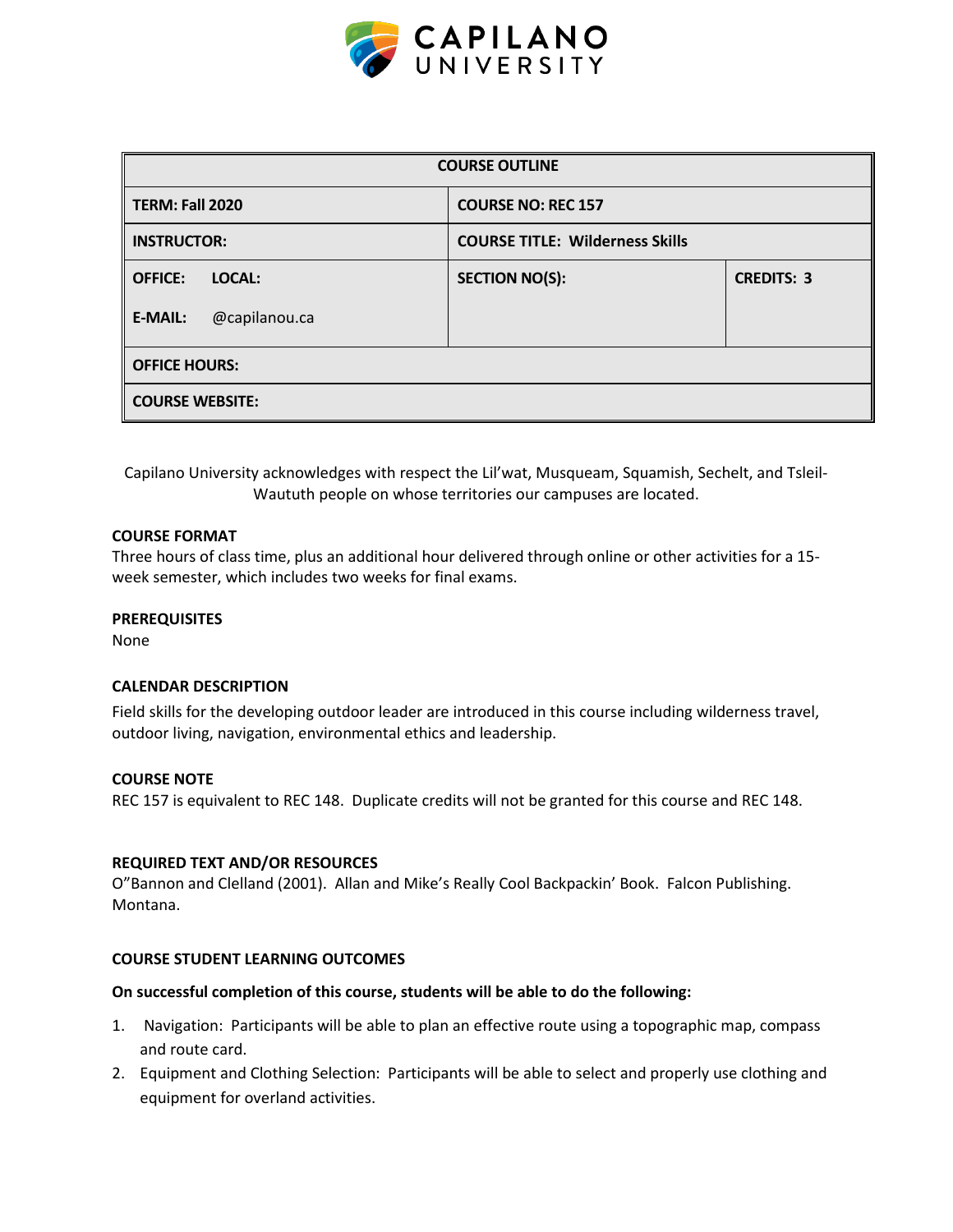- 3. Nutrition, Food Planning and Preparation: Participants will understand nutritional requirements necessary when planning menus for backcountry outings. Participants will be able to prepare and provide meals suitable in the backcountry.
- 4. Camp and Trail Considerations: Participants will be able to select, set up, maintain and break down campsites with consideration for the environment and adherence to backcountry conservation practices
- 5. Trip Planning: Participants will be able to plan safe and enjoyable trips of various lengths over land.
- 6. Emergency Response Protocols: Participants will be introduced to field emergency and risk management plans.
- 7. Leadership and Trip Behavior: Participants will be aware of the theory of the above items and their field applications. Decision making techniques, developing Judgment and communication styles.

| Day                     | <b>TOPIC (S)</b>                                  | <b>REQUIRED READINGS/</b> |
|-------------------------|---------------------------------------------------|---------------------------|
|                         |                                                   | <b>ACTIVITIES</b>         |
| 1                       | Introduction to the Course                        |                           |
|                         | Tone Set / Expectations - Instructor / students   | Read pages $1 - 23$       |
|                         | Amateur - Professional                            |                           |
|                         | Log Books, both legal and personal                | Gear preparation          |
|                         | Back packs, boots, gear                           |                           |
|                         | <b>Team Building Exercises</b>                    |                           |
| $\overline{2}$          | 1000 Valhalla Pure gear and clothing presentation |                           |
|                         | Clothing                                          | Read pages $24 - 42$      |
|                         | General principles                                |                           |
|                         | Materials and their characteristics               |                           |
|                         | Clothing list for backcountry travel              |                           |
|                         | Tents                                             |                           |
|                         | Navigation:                                       |                           |
|                         | Compass                                           |                           |
|                         | Map interpretation                                |                           |
|                         | Map and compass together                          |                           |
|                         | Field work map / compass                          |                           |
| $\overline{\mathbf{3}}$ | Navigation:                                       |                           |
|                         | Triangulation / resection                         | Read pages $43 - 69$      |
|                         | Observing map features in the field               |                           |
|                         | <b>Camp Considerations</b>                        |                           |
|                         | Tarp set up                                       |                           |
|                         | Stove operations/maintenance/safety               |                           |
|                         | Manage and organize a cooking area                |                           |
|                         | Practice environnemental ethics                   |                           |
|                         | Trail                                             |                           |
|                         | Practice techniques                               |                           |
|                         | Estimate time and distance of travel              |                           |
|                         | Trail courtesy                                    |                           |
|                         | Food                                              |                           |

# **COURSE CONTENT**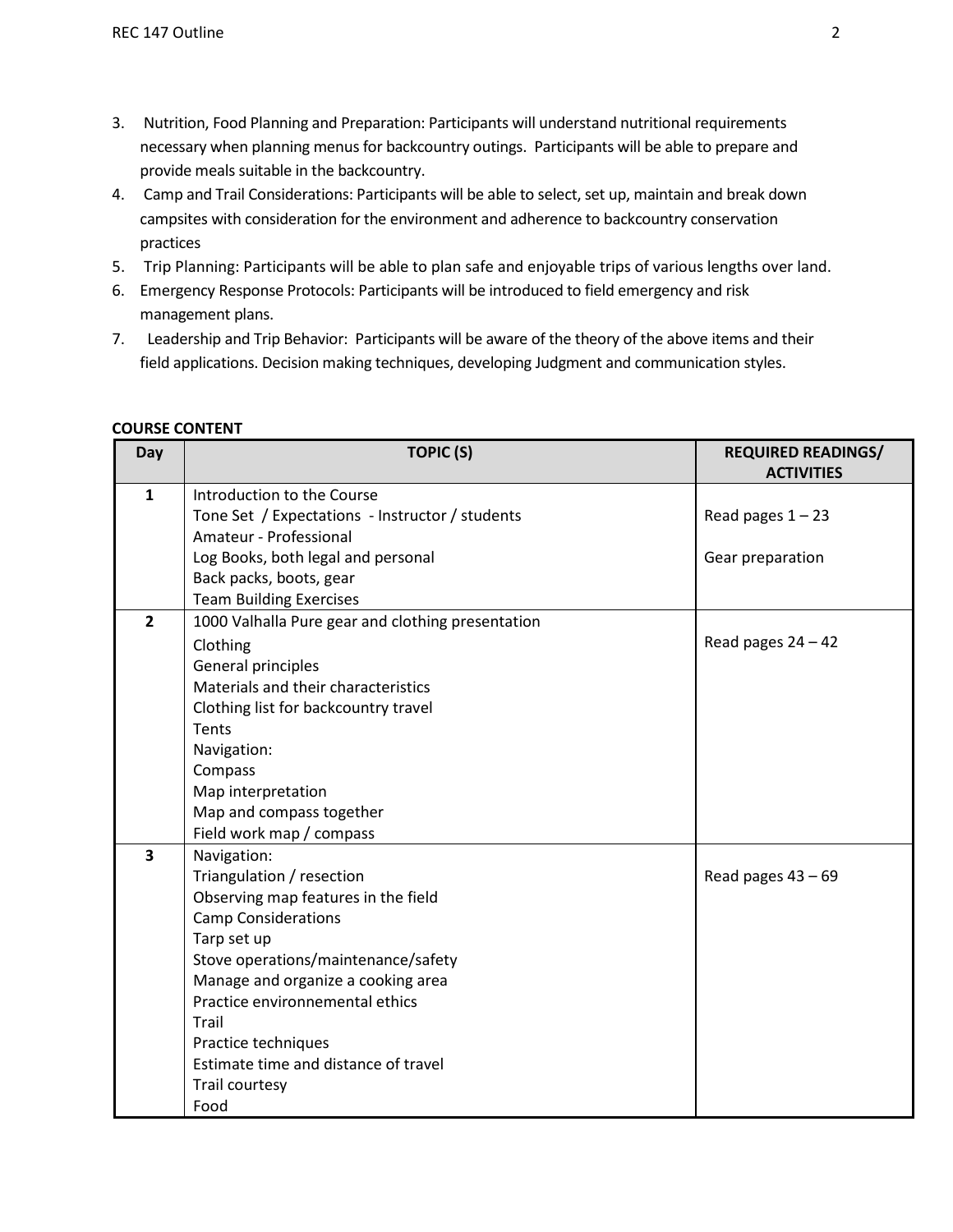|   | Food waste disposal                  |                        |
|---|--------------------------------------|------------------------|
|   | Dishwashing                          |                        |
|   | Cooking methods                      |                        |
|   | Washing, bathing, personal hygiene   |                        |
| 4 | - Ropes / Knots                      | Read pages $70 - 101$  |
|   | - Communication Styles               |                        |
|   | - Pre-trip planning                  |                        |
|   | - Leadership                         |                        |
|   | - Map review                         |                        |
|   | - Good expedition behavior           |                        |
|   | - Risk management                    |                        |
|   | - Food and menu planning             |                        |
|   | - Food shopping and trip preparation |                        |
| 5 | Route finding / navigation           | Read pages $102 - 153$ |
|   | Setting a camp                       |                        |
|   | <b>Wildlife Preparation</b>          |                        |
| 6 | Field Trip Garibaldi Provincial Park | Skills evaluation      |
| 7 | Field Trip Garibaldi Provincial Park | Skills evaluation      |
| 8 | Field Trip Garibaldi Provincial Park | Skills evaluation      |

# **EVALUATION PROFILE:**

| <b>Assessment and Due Dates</b>                      | % Of Final Grade | Individual/Group |  |  |  |
|------------------------------------------------------|------------------|------------------|--|--|--|
| 4 classroom quiz's - Classes $1 - 4$ (5% each)       | 20               | Individual       |  |  |  |
| Teach a skill Class                                  | 10               | Individual       |  |  |  |
| Log book (on field trip)                             | 10               | Individual       |  |  |  |
| Practical evaluation (on field trip)                 | 10               | Individual       |  |  |  |
| Route Plan Assignment                                | 15               | group            |  |  |  |
| Professionalism, participation, leadership (ongoing) | 10               | Individual       |  |  |  |
| <b>Written Exam</b>                                  | 25               | Individual       |  |  |  |
| Total                                                | 100              |                  |  |  |  |

# **Professionalism, participation, leadership (ongoing)**

The professionalism, participation and leadership mark includes components such as classroom/field engagement, group participation and leadership skills including demonstration of outdoor skills readiness

| <b>GRADING PROFILE:</b> $A+=90-100$ |               |  | $B+$ = 77-79 C+ = 67-69 D = 50-59  |  |  |  |
|-------------------------------------|---------------|--|------------------------------------|--|--|--|
|                                     | $A = 85 - 89$ |  | $B = 73-76$ $C = 63-66$ $F = 0-49$ |  |  |  |
|                                     | A-=80-84      |  | $B - = 70-72$ $C - = 60-62$        |  |  |  |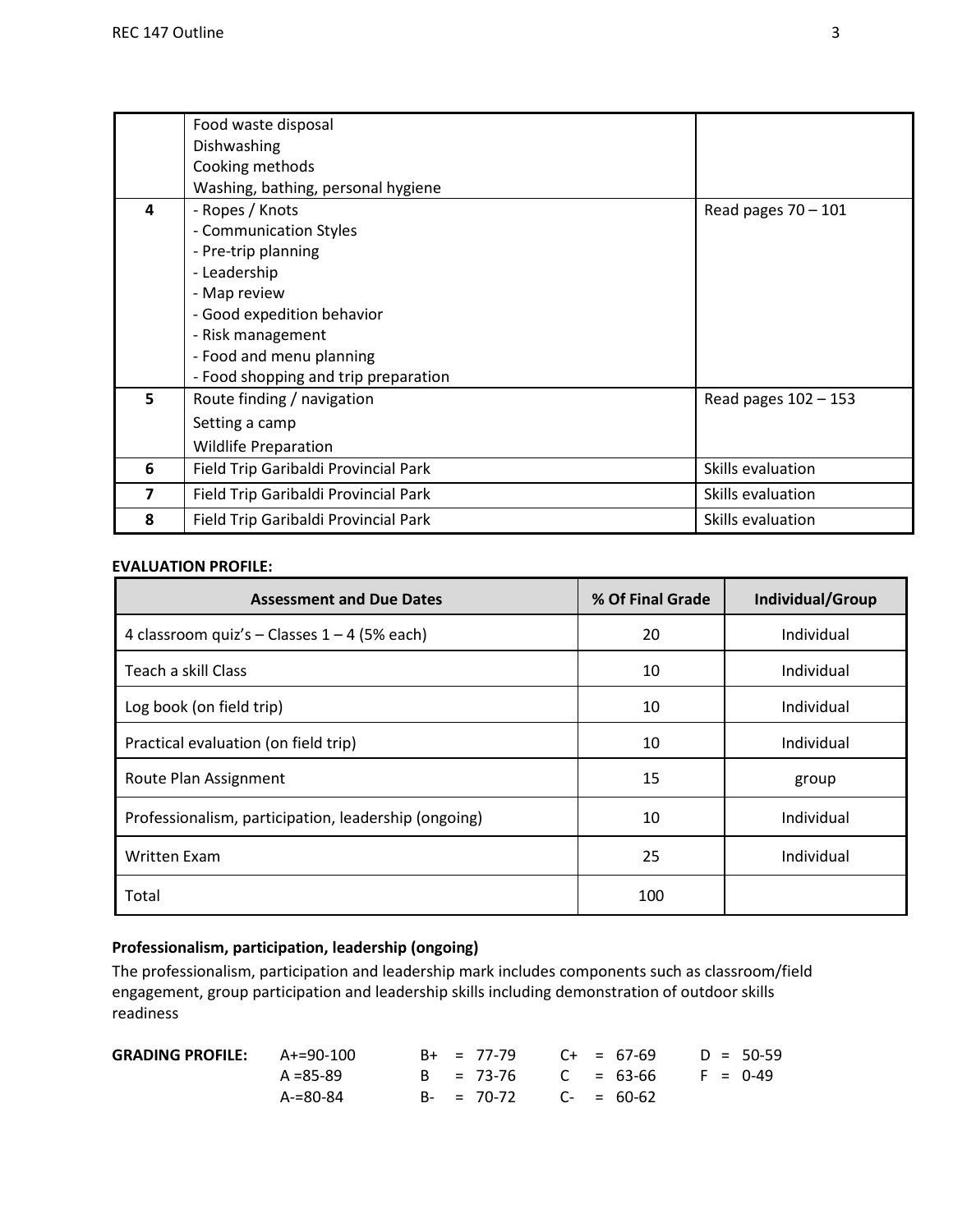#### **Incomplete Grades**

Grades of Incomplete "I" are assigned only in exceptional circumstances when a student requests extra time to complete their coursework. Such agreements are made only at the request of the student, who is responsible to determine from the instructor the outstanding requirements of the course.

## **Late Assignments**

Assignments are due at the beginning of the class on the due date listed unless otherwise noted in the course syllabus. If you anticipate handing in an assignment late, please consult with your instructor beforehand. See course syllabus for penalties associated with late assignments.

### **Missed Exams/Quizzes/Labs etc.**

Make-up exams, quizzes and/or tests are given at the discretion of the instructor. They are generally given only in medical emergencies or severe personal crises. Some missed labs or other activities may not be able to be accommodated. Rescheduling will not be allowed for reasons such as holidays or work conflict, nor shall re-scheduling be possible after exams have been graded and returned. Please consult with your instructor. Final Exams are to be written on the date and time scheduled.

#### **Attendance**

Students are expected to attend all classes and associated activities. See course syllabus for penalties related to missed classes**.**

#### **English Usage**

Students are expected to proofread all written work for any grammatical, spelling and stylistic errors. Instructors may deduct marks for incorrect grammar and spelling in written assignments.

#### **Electronic Devices**

Students may use electronic devices during class for note-taking only or when working in groups on tasks assigned by the instructor.

#### **On-line Communication**

Outside of the classroom, instructors will (if necessary) communicate with students using either their official Capilano University email or Moodle; please check both regularly. Official communication between Capilano University and students is delivered to students' Capilano University email addresses only**.**

#### **UNIVERSITY OPERATIONAL DETAILS**

#### **Tools for Success**

Many services are available to support student success for Capilano University students. A central navigation point for all services can be found at:<https://www.capilanou.ca/student-life/>

### **Capilano University Security: download the [CapU Mobile Safety App](https://www.capilanou.ca/student-life/support--wellness/safety--security/capu-safe-app/)**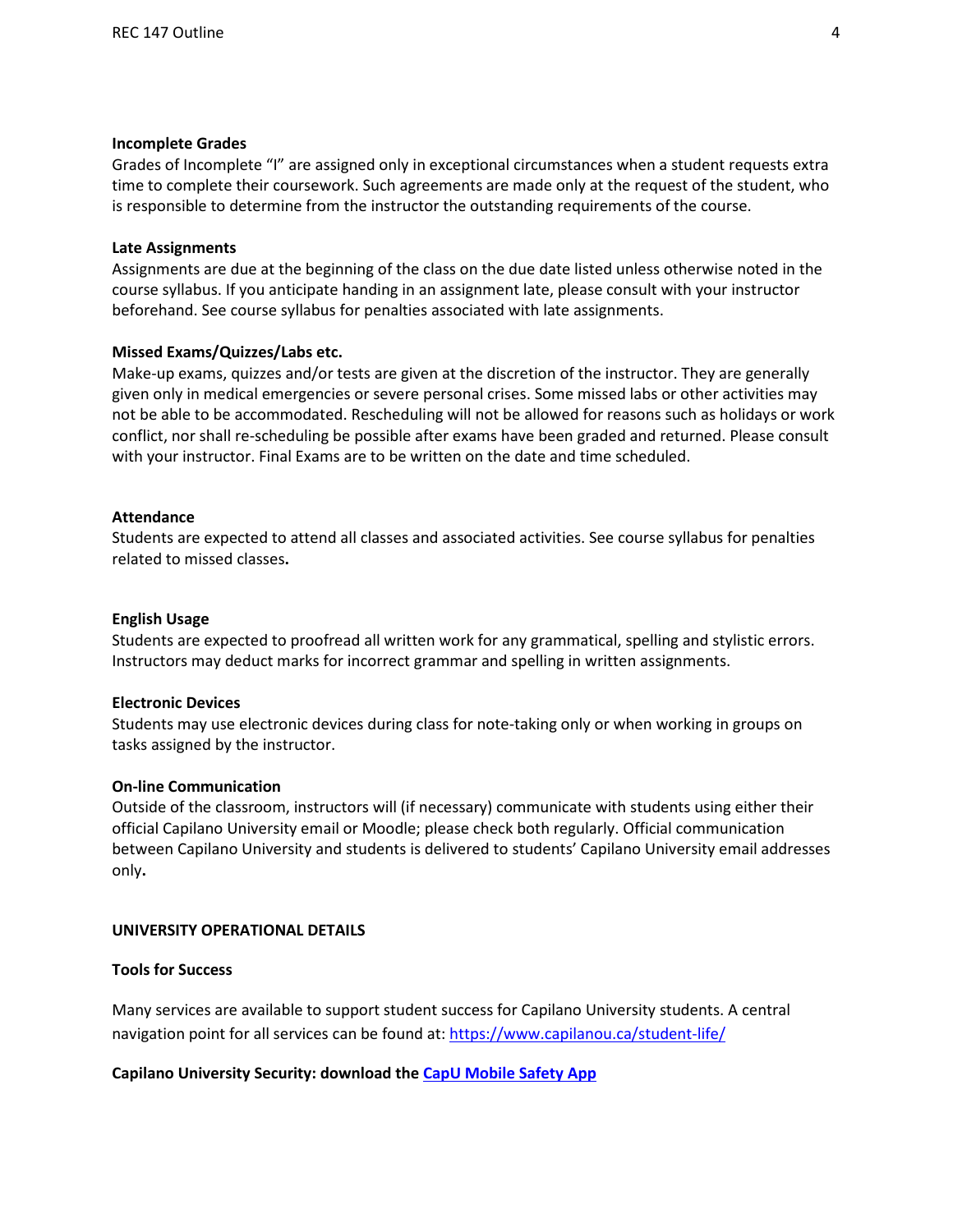# **Policy Statement (S2009-06)**

Capilano University has policies on Academic Appeals (including appeal of final grade), Student Conduct, Academic Integrity, Academic Probation and other educational issues. These and other policies are available on the University website.

# **Academic Integrity (S2017-05)**

Any instance of academic dishonesty or breach of the standards of academic integrity is serious and students will be held accountable for their actions, whether acting alone or in a group. See policy and procedures S2017-05 Academic Integrity for more information: [https://www.capilanou.ca/about](https://www.capilanou.ca/about-capu/governance/policies/)[capu/governance/policies/](https://www.capilanou.ca/about-capu/governance/policies/)

Violations of academic integrity, including dishonesty in assignments, examinations, or other academic performances, are prohibited and will be handled in accordance with the Student Academic Integrity Procedures.

**Academic dishonesty** is an act that breaches one or more of the principles of academic integrity. Acts of academic dishonesty may include but are not limited to the following types:

**Cheating**: Using or providing unauthorized aids, assistance or materials while preparing or completing assessments, or when completing practical work (in clinical, practicum, or lab settings), including but not limited to the following:

- Copying or attempting to copy the work of another during an assessment;
- Communicating work to another student during an examination;
- Using unauthorized aids, notes, or electronic devices or means during an examination;
- Unauthorized possession of an assessment or answer key; and/or,
- Submitting of a substantially similar assessment by two or more students, except in the case where such submission is specifically authorized by the instructor.

**Fraud**: Creation or use of falsified documents.

**Misuse or misrepresentation of sources**: Presenting source material in such a way as to distort its original purpose or implication(s); misattributing words, ideas, etc. to someone other than the original source; misrepresenting or manipulating research findings or data; and/or suppressing aspects of findings or data in order to present conclusions in a light other than the research, taken as a whole, would support.

**Plagiarism**: Presenting or submitting, as one's own work, the research, words, ideas, artistic imagery, arguments, calculations, illustrations, or diagrams of another person or persons without explicit or accurate citation or credit.

**Self-Plagiarism**: Submitting one's own work for credit in more than one course without the permission of the instructors, or re-submitting work, in whole or in part, for which credit has already been granted without permission of the instructors.